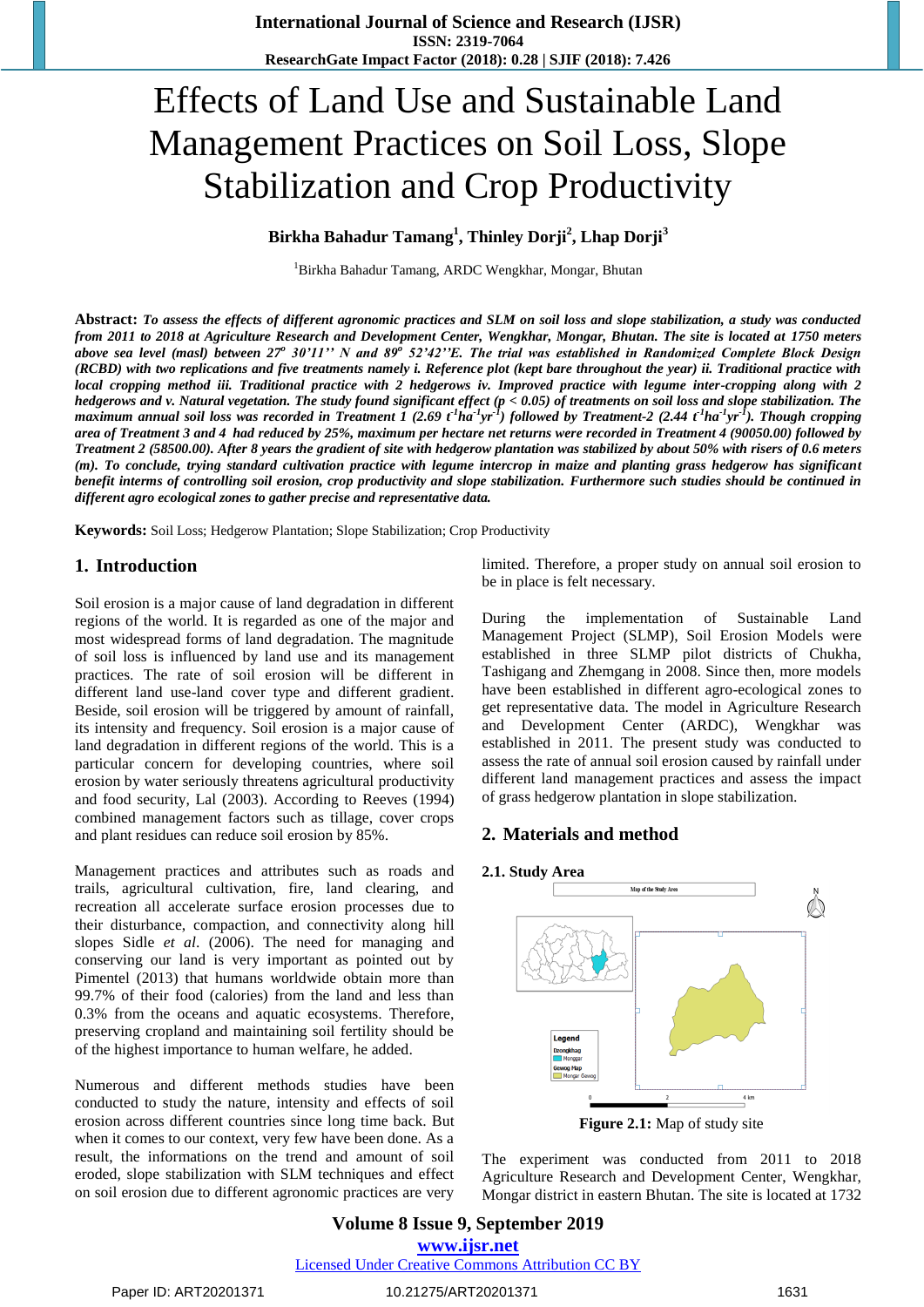masl between 27° 16' 09.6" N and 91° 16' 19.9" E. It falls under dry sub-tropical zone and faces North-west. During the last 8 years the mean annual rainfall was 906 millimeters.

#### **2.2. Experimental setup**

To assess the extent of soil erosion, and evaluate and support SLM, the experiment is designed in Randomized Complete Block Design (RCBD) in two replications. Five treatments namely i. Reference plot (kept bare throughout the year) (Treatment 1), ii. Traditional practice with local cropping method (Treatment 2), iii. Traditional practice with 2 hedgerows (Treatment 3), iv. Improved practice with legume inter-cropping along with 2 hedgerows (Treatment 4) and v. Natural vegetation (Treatment 5) were investigated.

Plot size of 10m x 4m bounded by 0.3m width of brick wall segregates each treatment. The wall is maintained at atleast 0.3m height from the ground surface. At the bottom of each plot a concrete catch-pit of dimension of 0.7m x 0.7m x 0.45m is constructed to collect sediments during rain storms. The crop cultivated was maize in three treatments and legume as intercrop in treatment iv. As a grass hedgerow, napier grass was planted in treatments iii and iv.

#### **2.3. Data collection and Analysis**

Data on quantity of seed sown in each plot, time taken in carrying out cultivation and management of the crops and yield harvested were maintained. At the end of each year soil accumulated in the catch pits were collected, air dried for one to two weeks and weighed. Composite soil samples from each treatment were collected and analyzed for both physical and chemical properties.

Data analysis were conducted using excel spread sheet and Statistical Package for the Social Sciences (SPSS) package, version 22. After checking the normal distribution of the data, analysis of variance (ANOVA) was conducted. The significance level was tested by Least Significant Difference (LSD) at significance level 0.05.

#### **3. Results and Discussions**

#### **3.1. Soil loss**

The range of annual soil loss due to rain is estimated at 0.54  $\pm$  0.03 to 2.69  $\pm$  0.13 tons per hectare per year (t<sup>-1</sup> ha<sup>-1</sup>yr) (Figure 3.1). The range of annual soil loss was between the ranges observed by other researchers elsewhere, though some of their findings were comparatively higher than the findings of the present study. For an instance, in a study conducted by Novara *et al.* (2011), the average annual soil erosion rate in vine yard field varied from  $0.84$  to  $9.44$  t<sup>-1</sup> ha  $1$  in the field having the gradient of  $15^\circ$ . Likewise, Hurni, (1983), identified that acceptable soil loss limit range of Ethiopia fall between 1 to 6 t ha<sup>-1</sup>. However, in another study by Lenka, 2012 the rate of soil erosion in control plot where there was no hedgerow plantation, the soil loss of 10.68 mg  $t^{-1}$  ha<sup>-1</sup> was recorded.

The annual maximum soil loss  $(2.69 \text{ t}^{-1} \text{ha}^{-1} \text{yr})$  was recorded in Treatment-1 followed by Treatment 2  $(2.44 \t<sup>1</sup>ha<sup>-1</sup>yr)$ . The soil loss in Treatment 1 is more than 55% and 47% compared to Treatment 4 and Treatment 3 respectively. The reasons behind may be that the soil in Treatment 1 was that the soil surface was mostly exposed and due to lack of any barrier like hedgerow to control the downward movement of runoff and soil during the periods of cultivation and management and downpours. This is as supported by the findings of Jomaa *et al*. (2012) which states that even sparse vegetation cover and rock fragments in the soil are one of the important factors in controlling soil erosion.

Cropland is more susceptible to erosion because of frequent cultivation of the soils and the vegetation is often removed before crops are planted. In addition, cropland is often left without vegetation between plantings, intensifying erosion on agricultural land, which is greater than erosion in natural forest areas, Durán Zuazo & Rodríguez Pleguezuelo (2008).

Likewise the lowest soil loss occurred in Treatment 5 (0.54  $t^{-1}$ ha<sup>-1</sup>yr) followed by Treatment 4 (1.21  $t^{-1}$ ha<sup>-1</sup>yr). This means that Treatments 5 and 4 has 79% and 55% less erosion respectively compared to Treatment 1. This is in line with the finding of Ebabu *et al.* (2019) which states that soil loss in SLM plot ranged from 38% to 94% less than in grazing plot. However, the trend of soil loss in Treatment 3 and Treatment 4 were in decreasing order over the years. This is mainly because of effect of hedgerow plantation which has acted as barrier to control downward movement of soil.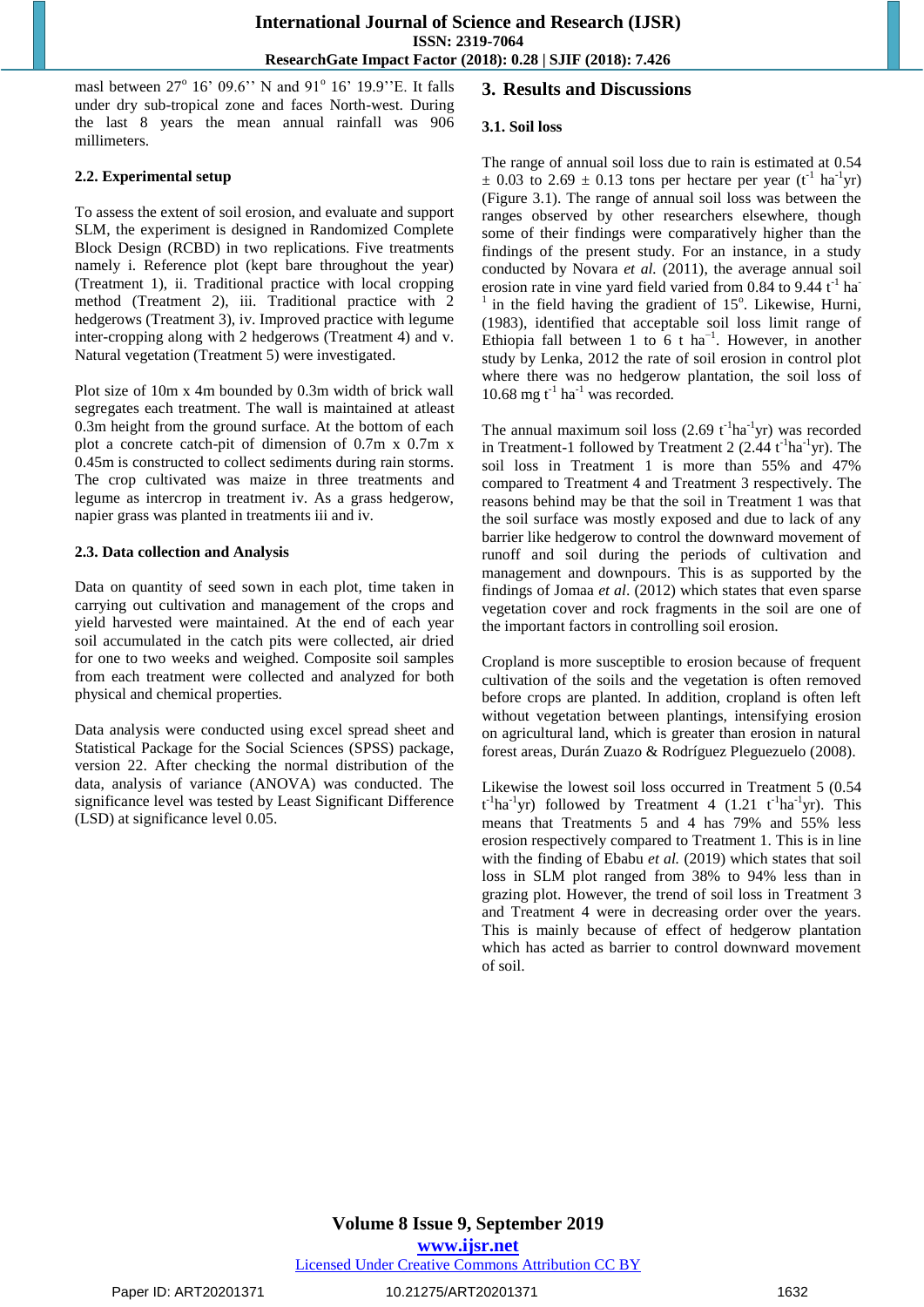**International Journal of Science and Research (IJSR) ISSN: 2319-7064 ResearchGate Impact Factor (2018): 0.28 | SJIF (2018): 7.426**



**Figure 3.1:** Represents the mean annual soil loss  $(t^{-1}ac^{-1}yr)$  in different treatments

| <b>Table 3.1:</b> Correlation among treatments, soil loss and |                              |  |  |  |  |  |
|---------------------------------------------------------------|------------------------------|--|--|--|--|--|
| rainfall                                                      |                              |  |  |  |  |  |
| Variables                                                     | Treatment Rainfall Soil loss |  |  |  |  |  |
|                                                               |                              |  |  |  |  |  |

|                                                              | <b>Treatment Pearson Correlation</b> |  |    | $-.790$ |
|--------------------------------------------------------------|--------------------------------------|--|----|---------|
|                                                              | $Sig. (2-tailed)$                    |  |    |         |
|                                                              |                                      |  | 40 | 40      |
| Rainfall                                                     | Pearson Correlation                  |  |    |         |
|                                                              | $Sig. (2-tailed)$                    |  |    |         |
|                                                              |                                      |  |    | 40      |
| Soil loss                                                    | <b>Pearson Correlation</b>           |  |    |         |
| $Sig. (2-tailed)$                                            |                                      |  |    |         |
|                                                              |                                      |  |    |         |
| **. Correlation is significant at the 0.01 level (2-tailed). |                                      |  |    |         |

The table above indicates that there is perfect linear descending relationship between the treatments and the soil loss. However, there is no linear relationship between rainfall and soil loss. It means that different treatments have negative effect on soil loss but rainfall has no effect on it.

#### **3.2. Crop productivity**

The maize production per unit was highest in Treatment 2  $(1.95 \text{ t}^{-1} \text{ha}^{-1})$  followed by Treatment 4  $(1.92 \text{ t}^{-1} \text{ha}^{-1})$ . But when napier production is also added, Treatment 4 yielded the highest  $(7.55 \text{ t}^{-1} \text{ha}^{-1})$  followed by Treatment 3  $(7.13 \text{ t}^{-1} \text{ha}^{-1})$ <sup>1</sup>). Though maize plant population was highest (160 plants) in Treatment 2 compared to Treatment 3 (120 plants) and Treatment 4 (71 plants), the maize yield harvested was just 17% and 32% higher than Treatment 3 and Treatment 4 respectively (Figure 3.2).

This may be due to poor soil fertility and limited soil moisture resulted from maximum soil erosion and absence of hedgerow in Treatment 2. According to Sidle *et al.,* 2006, the productivity of agricultural lands can be significantly reduced due to accelerated soil erosion process. This is also in line with the finding of Duan *et al.* (2016) which says that soil productivity is significantly affected by soil erosion. In another study, Lenka *et al.* (2012) reported that the grain yield of finger millet was increased by 49% from 952 kg ha<sup>-1</sup> in control where there was no hedgerow plantation to 1413 kg ha−1 where 2 rows of hedgerows were planted. In another study, the removal of 10 cm of top soil reduced crop yield by 4.3%, Bakker, (2004).



Figure 3.2: Productivity of crop and forage under different treatments

**Volume 8 Issue 9, September 2019 www.ijsr.net** Licensed Under Creative Commons Attribution CC BY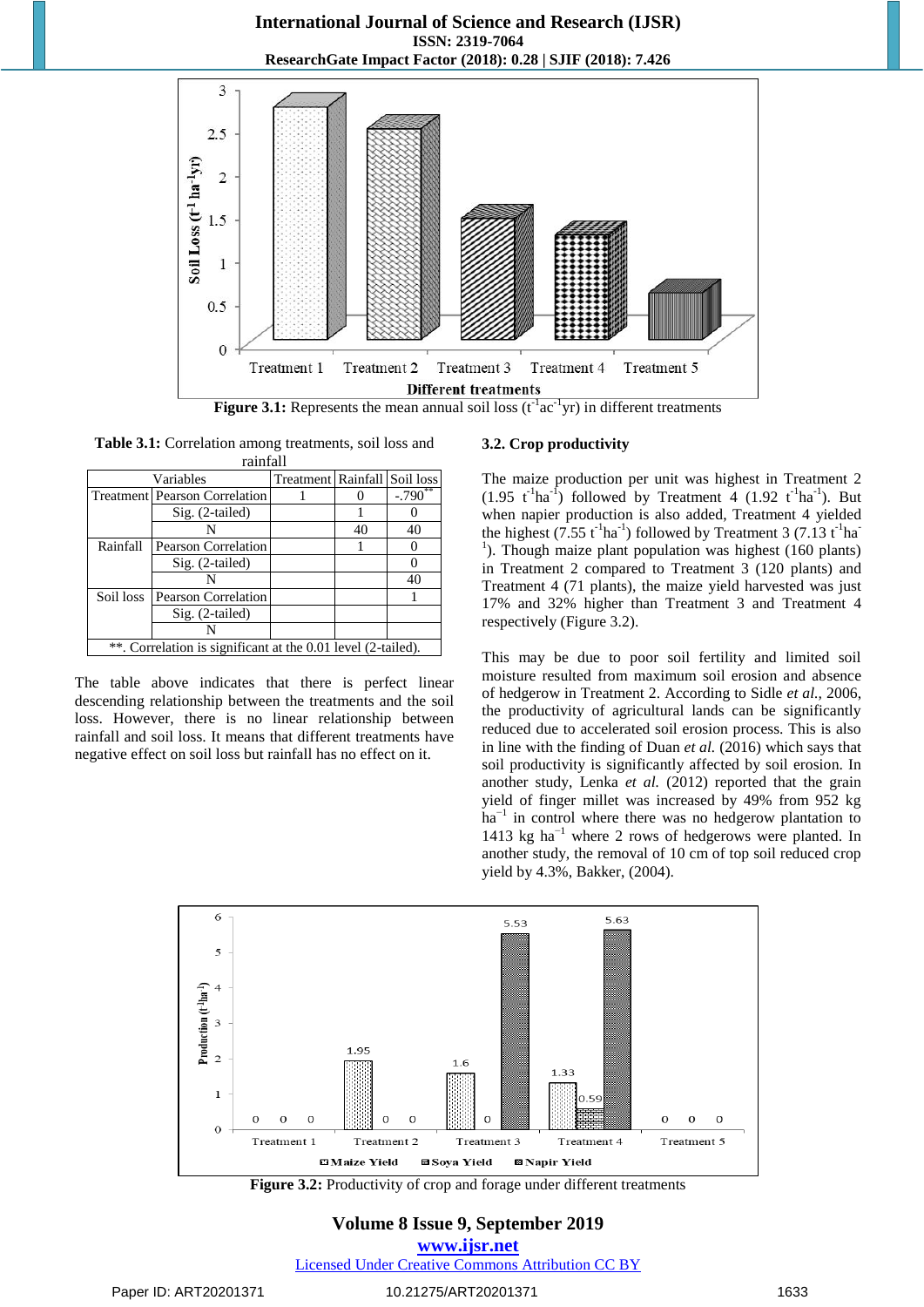# **International Journal of Science and Research (IJSR) ISSN: 2319-7064 ResearchGate Impact Factor (2018): 0.28 | SJIF (2018): 7.426**

| <b>Table 3.2:</b> Represents the returns from crops grown in different treatments |                                                                                                                                                |       |          |    |    |  |  |
|-----------------------------------------------------------------------------------|------------------------------------------------------------------------------------------------------------------------------------------------|-------|----------|----|----|--|--|
| Variables                                                                         | Mean maize production $(t^1 \text{ ha}^{-1})$ Rate/kg (Nu.) Total (Nu.) Mean soya bean yield $(t^1 \text{ ha}^{-1})$ Rate/kg (Nu.) Total (Nu.) |       |          |    |    |  |  |
| Treatment 2                                                                       | $1.95 + 0.03$                                                                                                                                  | 30.00 | 58500.00 | NA | NA |  |  |
| Treatment 3                                                                       | $1.60 + 0.01$                                                                                                                                  | 30.00 | 48000.00 | NA | NA |  |  |

Treatment 4  $1.33 \pm 0.02$   $39.00$   $39900.00$   $0.59 \pm 0.26$  85.00  $50150.00$ 

When calculated based on National Seed Center's selling rate, 2018 the maximum returns was generated from Treatment 4 (Nu. 90050.00) followed by Treatment 2 (Nu. 58500.00) without calculating return from napier grass. This indicates that intercropping soya bean with maize and having napier hedgerow plantation is far more profitable.

#### **3.3. Cropping area**

**Table 3.3:** Represents the initial and reduced cropping areas of three treatments

| Variables         | Initial          | After               | Maintained                 |  |  |
|-------------------|------------------|---------------------|----------------------------|--|--|
|                   | 2011             | 8 years             | at present                 |  |  |
| Treatment 2       | $40 \text{ m}^2$ | $40 \text{ m}^2$    | $40 \text{ m}^2$           |  |  |
| Treatment 3 and 4 |                  | $30.03 \text{ m}^2$ | $35 - 37.6$ m <sup>2</sup> |  |  |

The cropping area in Treatment 2 has been 40 square meter (m<sup>2</sup>) since the establishment of trial in 2011. However, considering the initial space occupied by napier plantation at  $0.8 \text{ m}^2$ , the area leaf for cropping maize and soya bean was  $39.2 \text{ m}^2$ . Over the years of cultivation, the hedgerow plantation had expended and reduced the cropping area of Treatments 3 and 4 to 30.03  $m^2$  which came to almost 25% less than Treatment 2. Therefore, at the end of  $8<sup>th</sup>$  year the napier that had over expended and occupied more space had been dug, trimmed and removed maintaining its area to 2.4 m<sup>2</sup> in Treatment 3 and 4.

# **3.4. Slope stabilization and riser formed**

**Table 3.4:** Represents initial and present gradients of the treatments

|             | Initial gradient | Gradient after               | Riser     |
|-------------|------------------|------------------------------|-----------|
| Variables   | (Degrees)        | 8 years (Degrees) formed (m) |           |
| Treatment 1 |                  | $19^{\circ}$                 | NA        |
| Treatment 2 |                  | $19^{\circ}$                 | <b>NA</b> |
| Treatment 3 | $19^\circ$       | $97^\circ$                   | 0.35      |
| Treatment 4 |                  | $95^{\circ}$                 | 0.46      |
| Treatment 5 |                  | 19 <sup>o</sup>              | NΔ        |

Initially when the trial was established in 2011, the gradient of the site was 19 degrees. Due to naiper hedgerow plantation, the slopes in Treatment 3 and 4 had reduced to 9.5 and 9.7 degrees respectively. This means that the gradient in those treatments have stabilized by 48.9% and 50% respectively. Likewise, the riser formed in Treatment 4 (0.46m) is more than Treatment -3 (0.35m). This may be due to more accumulation of soil because of better ground cover which has resulted in very slow movement of the soil.

# **4. Conclusion**

According to the findings of the research, hedgerow plantation has greater impact on controlling surface runoff and helps reduce soil erosion. This also helps in stabilization of gradient over a period of time. However, considering the reduction in cropping area due to expansion of the hedgerow plantation, managing the hedgerow by trimming and removal every after 5 is found helpful. On the other hand, looking at the maximum returns from the plot where improved cultivation is practiced coupled with SLM and legume intercropping such practice is recommended to the farmers considering the limited hand holding and rugged terrain of our country.

Since the soil degradation and its impact to mankind is felt after long time impact, such study needs to be replicated and continued further to gather precise national information. Apart from this, studies on workability and economic impacts have to be carried on to get better understanding of SLM impact. On the other hand, establishment of more such runoff plots at different agro-ecological zones would represent the country's annual soil loss more adequately.

# **5. Acknowledgement**

The authors would like to thank the supports provided by Mr. Kinley Tshering (National Vegetable Coordinator and Mr. Choki Nima (Extension Officer) for initiating the trial. Financial and technical supports rendered by National Soil Service Center, Simtokha are also acknowledged.

# **References**

- [1] Bakker, M. M., Govers, G., & Rounsevell. 2003. The crop productivity–erosion relationship: an analysis based on experimental work, Catena 57 (2004) 55–76, De partement de Ge ographie, Universite Catholique de Louvain, Place Louis Pasteur 3B-1348 Louvain-la-Neuve, Belgium.
- [2] Duan, X., Liu, B., Gu, Z., Rong, L., & Feng, D. 2016. Quantifying soil erosion effects on soil productivity in the dry-hot valley, southwestern China. *Environmental Earth Sciences,* 75(16), 1164. doi:10.1007/s12665-016- 5986-6
- [3] Durán Zuazo, V. H., & Rodríguez Pleguezuelo, C. R. 2008. Soil-erosion and runoff prevention by plant covers. A review. *Agronomy for Sustainable Development,* 28(1), 65-86. doi:10.1051/agro:2007062
- [4] Ebabu, K., Tsunekawa, A., Haregeweyn, N., Adgo, E., Meshesha, D. T., Aklog, D., Masunga, T., Tsubo, M., Sultan, D., Fenta, A. A. & Yibeltal, M. 2019. Effects of land use and sustainable land management practices on runoff and soil loss in the Upper Blue Nile basin, Ethiopia. *Science of the Total Environment,*648 (2019), 1462-1475. The United Graduate School of Agricultural Sciences, Tottori University, 1390 Hamasaka, Tottori 680-8553, Japan.

https://doi.org/10.1016/j.scitotenv.2018.08.273.

[5] [Gyssels,](https://journals.sagepub.com/doi/abs/10.1191/0309133305pp443ra) G. [Poesen,](https://journals.sagepub.com/doi/abs/10.1191/0309133305pp443ra) J., [Bochet,](https://journals.sagepub.com/doi/abs/10.1191/0309133305pp443ra) E. & Li, Y. 2005. Impact of plant roots on the resistance of soils to erosion by water: a review. Progress in Physical Geography: *Earth and Environment,* 29 (2): 189- 217. Physical and Regional Geography Research Group,

# **Volume 8 Issue 9, September 2019**

**www.ijsr.net**

#### Licensed Under Creative Commons Attribution CC BY